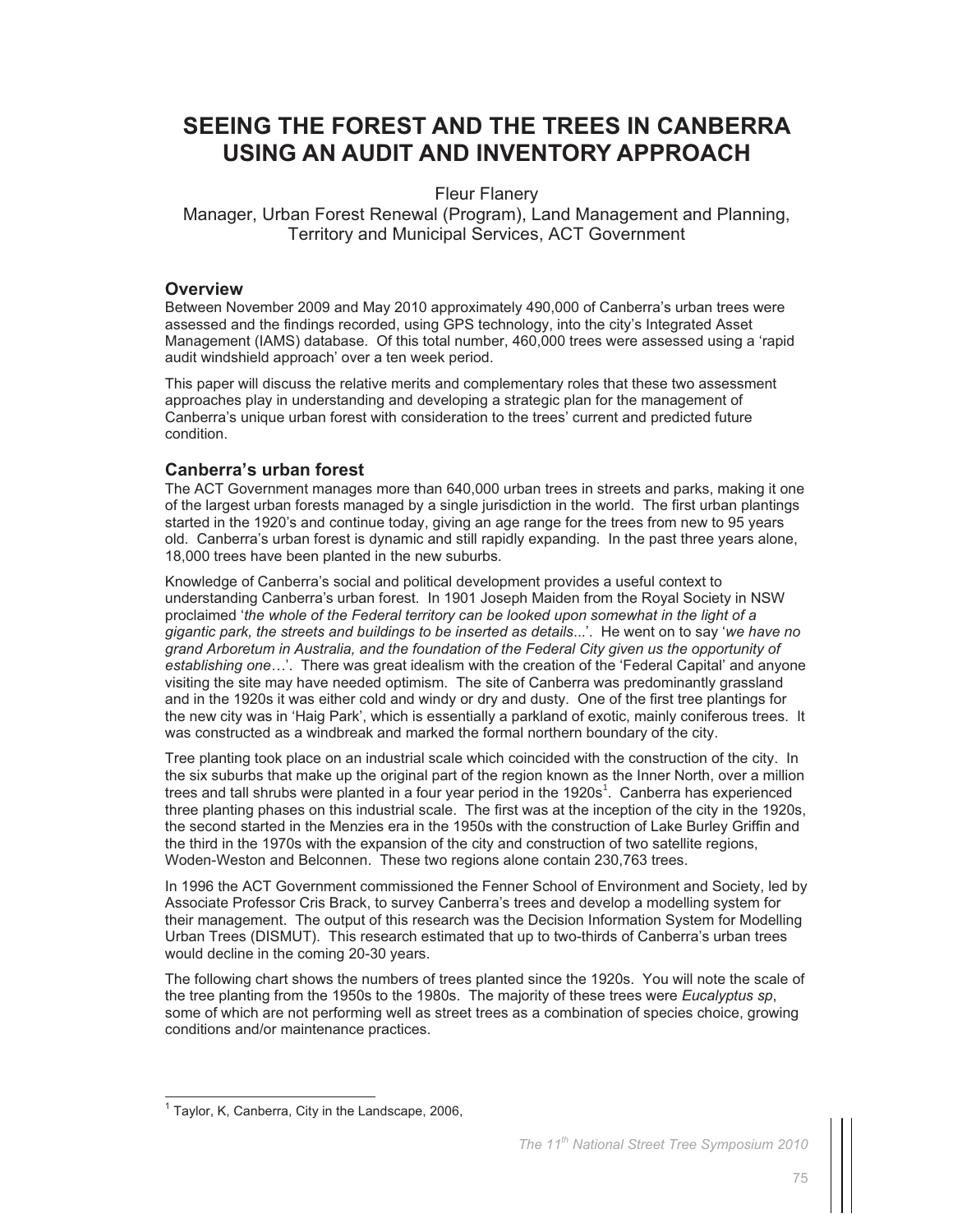

One of the primary reasons for this decline is the simultaneous ageing of the trees from the two earlier planting periods, the 1920s and the 1950s and a drying climate. Trees in the original plantings under the direction of Charles Weston, Officer-in-Charge Afforestation 1913-1926, were predominantly exotic and trees from this group have an expected safe and useful life of 80 plus years. The tree species from the 1950s to the 70s were predominantly native and have a shorter 'safe and useful' life. These two large groups of trees are maturing simultaneously. Following on from the ANU's work, the ACT Government recognised that a plan was needed to manage the issue of declining trees with consideration to social, economic and environmental issues. This resulted in 2008 with the establishment of the Urban Forest Renewal Program (UFRP).

The UFRP aimed to '*sustain and enhance Canberra's urban forest for future generations*.'

Its strategic plan identified five guiding principles for urban forest management, namely:

- Maintenance of the contribution of the urban forest to Canberra's distinctive landscape setting and character.
- Reduction of risks to people and property from declining and failing trees.
- Optimisation of the use and care of trees, with tree selection based on survival prospects under climate change scenarios and on avoidance of species with the potential to become pest plants.
- Improvement and maintenance of environmental, social and economic benefits.
- A flexible approach should be taken to tree renewal.

The first phase, 2009-2013, the UFRP had the following four key outputs<sup>\*</sup>:

- A condition assessment of Canberra's urban forest.
- Introduction of a programmed preventative maintenance (cyclical) program.
- Strategic replanting and review into trees suitable for Canberra.
- An informed and supportive community.

 $\overline{a}$ 

<sup>\*</sup> The Urban Forest Renewal Program has been under Review by the Commissioner of Sustainability and the Environment for the ACT since November 2009. The outcome of this review should be completed in September 2010. Until this review is complete, the program has been suspended. Some activities such as the tree audit have been allowed to continue.

*The 11th National Street Tree Symposium 2010*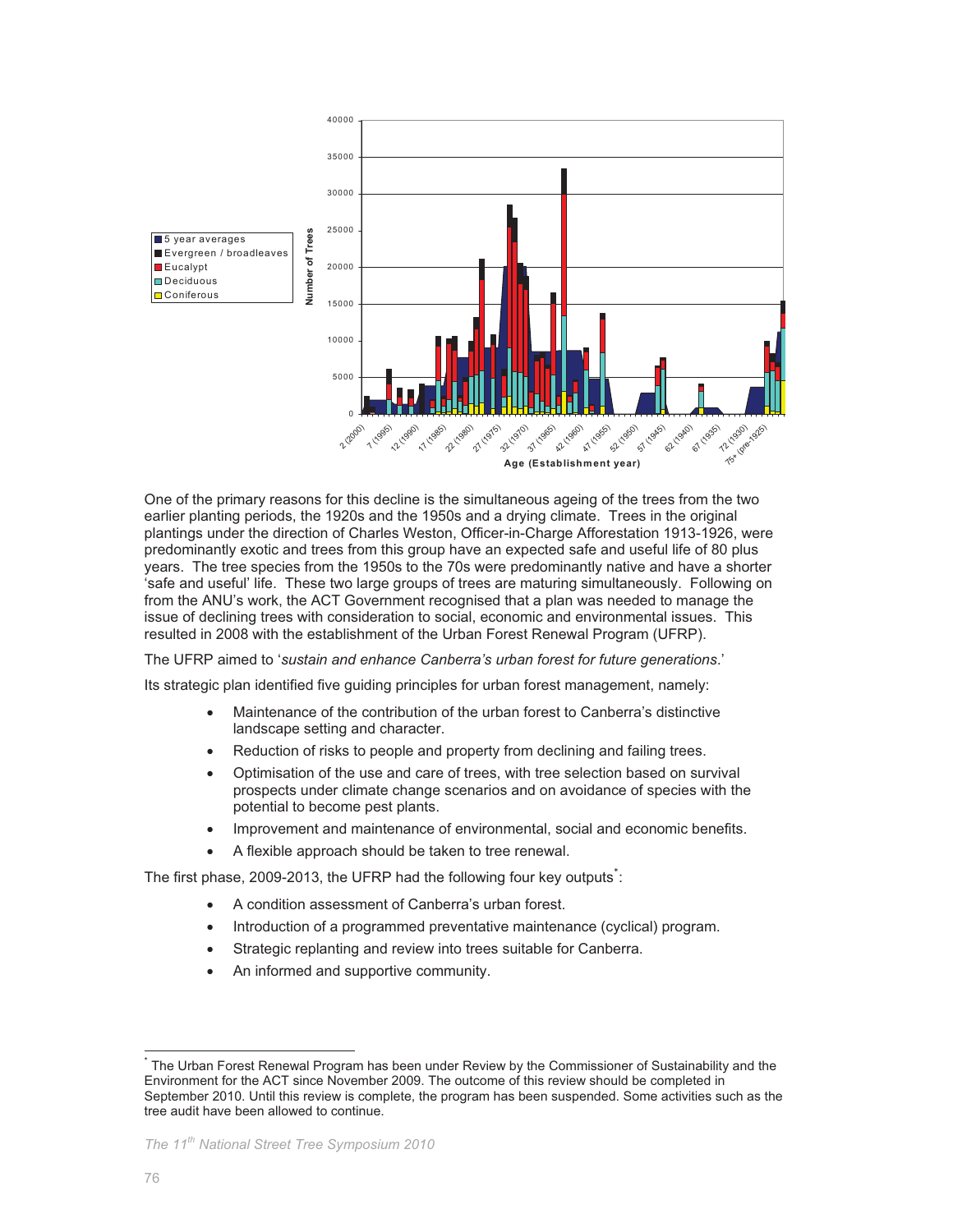In order to develop the public's understanding of and facilitate their participation in the program's planning and implementation, communications and community engagement were identified as priority investment areas.

## **Development of the forest audit and tree inventory approach**

In April 2009 an individual condition assessment of 18,000 trees was undertaken across four Canberra suburbs, Narrabundah, Higgins, Duffy and Deakin, in which 60 individual attributes were collected. These suburbs were selected as they were geographically separate and managed by different Operational Teams within the ACT Government with a range of gazettal dates, with Deakin being one of the oldest and Duffy a middle aged suburb. Duffy was partly razed in the Canberra bushfires of 2003. The suburbs also contained a good range of demographic groups.

Results from this condition assessment project showed that although the quality of the data was excellent, the approach was unfeasible in terms of cost and time that would be required to replicate this type of audit across the city. This method also had the potential to become a "Sydney Harbour Bridge" scenario in that the job would never be complete. In addition, this level of detail wasn't suited to the development of a holistic perspective of Canberra's urban forest and thus key objectives of the UFRP might be compromised, as the data collection process could take so long and be at considerable financial cost.

The table below provides indicative calculations on the length of time to undertake a single tree assessment against the number of days in a year available for assessments.

| Average minutes to assess a tree                                     | 1<br>min | $\overline{2}$<br>mins | 3<br>mins | $\overline{a}$<br>mins | 5<br>mins | 6<br>mins |
|----------------------------------------------------------------------|----------|------------------------|-----------|------------------------|-----------|-----------|
| Average trees assessed per day                                       | 480      | 240                    | 160       | 120                    | 96        | 80        |
| No. of days to survey 450,000 trees                                  | 937.5    | 1875                   | 2812.5    | 3750                   | 4687.5    | 5625      |
| Years to complete for one person<br>based on estimated survey window | 7.07     | 14.14                  | 21.21     | 28.28                  | 35.35     | 42.42     |

#### **Table 1 – Indicative calculations to assess 450,000 trees**

Working days per year = 221 days

 $\overline{a}$ 

Estimated survey window actual survey days (days with trees in full leaf) = 132.6 days

**Note:** Average number of trees collected per day does not provide for breaks or travel and assumes 40hr week.

Having regard to the size, number of trees, aims and objectives of the UFRP, two assessment approaches were then developed in consultation with  $TreeLogic<sup>2</sup>$ . This resulted in the creation of two distinct tree assessment methods:

- **a rapid audit approach an audit process for** the public tree resource that allows assessment of the urban forest at a strategic level ; and
- **an inventory approach** designed for **assessment of individual** trees that allows for more specific management activities to be recorded and developed. The inventory is used in larger parks, high use areas, main arterial roads and when needed to assess the condition of a tree.

 $^2$  TreeLogic Pty Ltd is a Melbourne based arboricultural consulting company. Part of the tender for the tree assessment in the four suburbs involved recommendations about a future approach to assessing Canberra's trees. Tree Logic recommended an audit style approach be developed. Recommendations were made to the Expert Working Group for the Program to proceed using this method.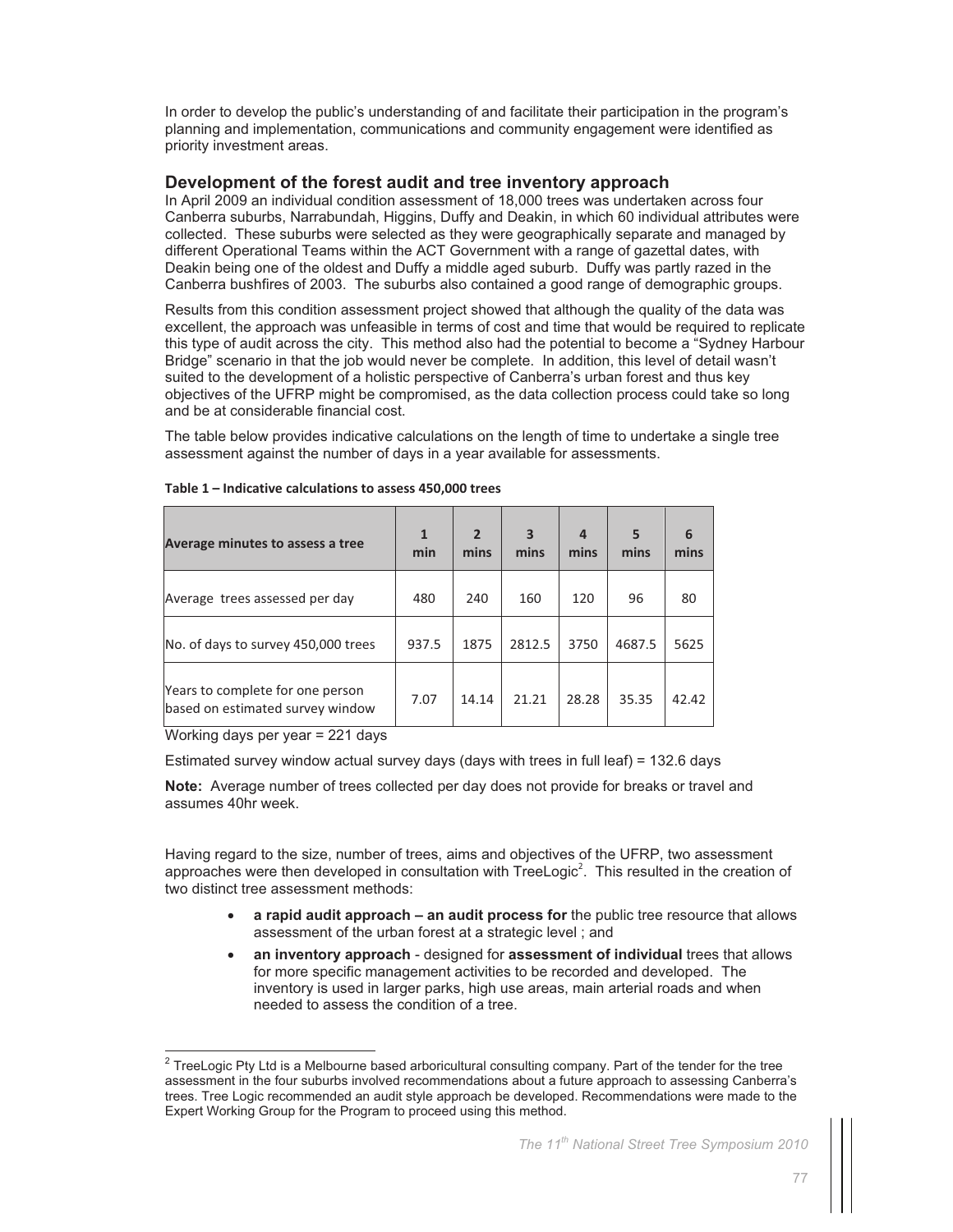These methods were developed as complementary activities, with the audit providing an overview of the public urban forest to enable broader management issues such as sustainability and strategic replanting programs to be developed, whereas the inventory system provides detailed information on an individual tree and its specific management requirements. The inventory approach can also be used to assess tree condition across a larger landscape unit such as a park or arterial road when more detailed information is required than that which the audit can provide.

Both approaches are based on:

- The use of spatial mapping technology such as ArcPad.
- Experienced and qualified inspectors for quality control.
- All assessments be undertaken at ground level by a qualified assessor either in a car or on foot doing visual inspections. (If further inspection is required it is noted as 'recommended works' and given a priority rating for the timing of the detailed assessment.)

## **The rapid audit**

The rapid audit is a population-based assessment method that collects information on street or park units and ranks them in order of *risk, maintenance and renewal priority*. It relies on a scoring system that values certain characteristics over others to determine a 'Renewal Score'. The ten attributes that were scored include risk, landscape quality, planting style, age, life expectancy, species diversity, tree health, structure, site constraints and the number of planting opportunities in each assessed unit.

Each scoring field is rated from 0-5. Street tree renewal scores can range from 0 to 50, with a higher score indicating a greater priority for renewal. The following ten attributes are included in the Renewal score**.**

| Field                      | Description                                                             | Comments                                                                                                                                                                                                 |
|----------------------------|-------------------------------------------------------------------------|----------------------------------------------------------------------------------------------------------------------------------------------------------------------------------------------------------|
| Borrowed landscape quality | Condition of surrounding<br>landscape.                                  | Contribution rating from<br>landscape adjoining unit<br>being assessed. A good<br>borrowed landscape receives<br>a higher renewal score than a<br>poor borrowed landscape.                               |
| Street planting style      | Style of street planting.                                               | Rating assigned to different<br>planting styles in streetscape<br>with homogeneous avenues<br>receiving lower renewal<br>scores and mixed plantings<br>or "no theme" receiving<br>higher renewal scores. |
| Risk zone                  | Level of potential risk based<br>on frequency of people or<br>property. | Included in renewal score or<br>risk score. Higher risk zones<br>receive a higher renewal<br>score than lower risk zones.                                                                                |
| Estimated age of planting  | Average age in years of<br>dominant tree planting<br>species.           | Age related score with older<br>trees receiving higher<br>renewal scores than more<br>recently planted trees.                                                                                            |
| Useful life expectancy     | Remaining life in years for<br>dominant planting.                       | Life expectancy score with<br>longer useful life expectancy<br>receiving lower scores than<br>shorter useful life<br>expectancy.                                                                         |

## **Audit field within the renewal score – streets (maximum of 50)**

*The 11th National Street Tree Symposium 2010*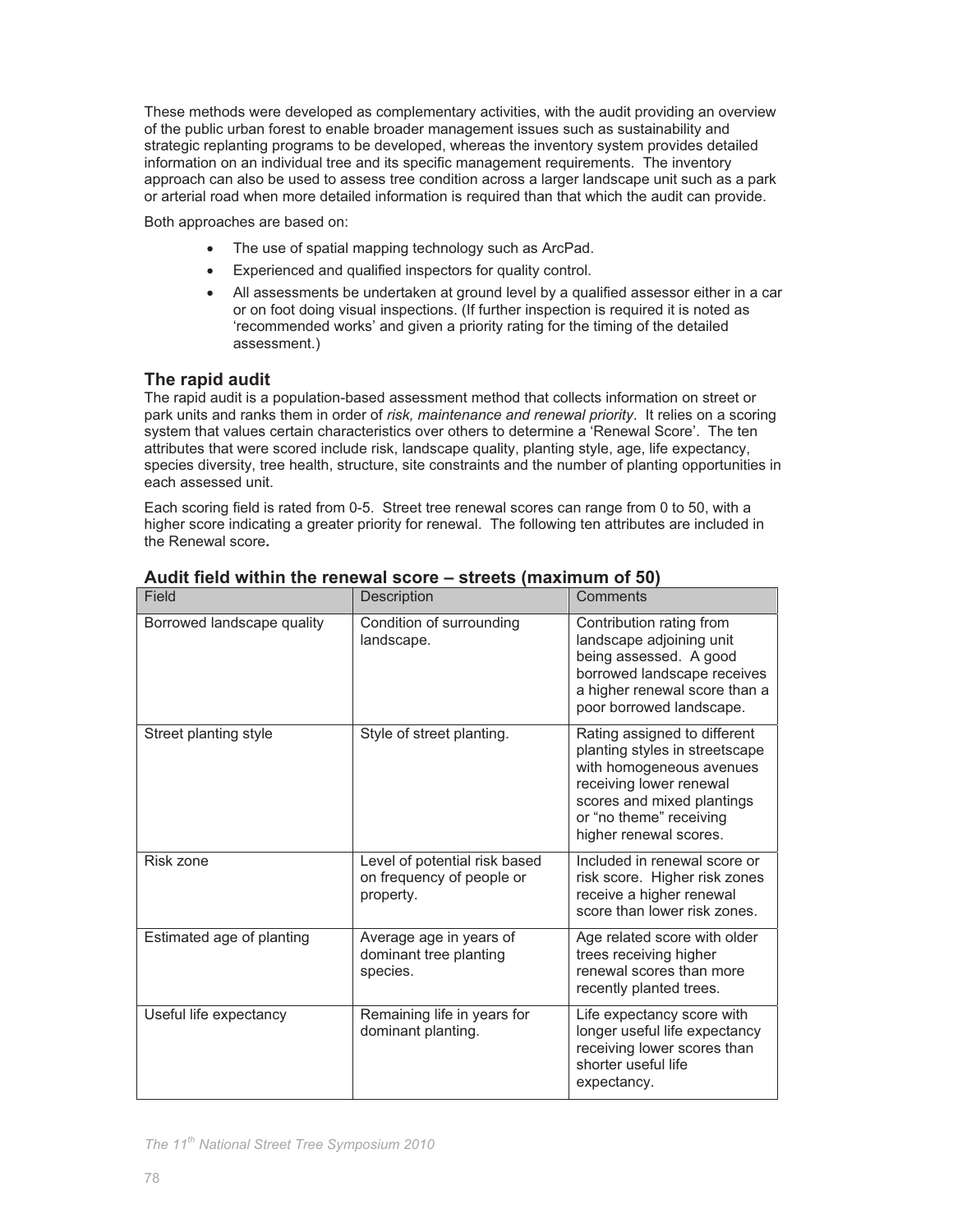| Total no. of species in the unit<br>(count) | Species count for the unit.                                          | Street audit field where fewer<br>species receive lower scores<br>and multiple species receive<br>higher scores.                                                     |
|---------------------------------------------|----------------------------------------------------------------------|----------------------------------------------------------------------------------------------------------------------------------------------------------------------|
| Dominant tree health                        | Health class rating.                                                 | Score assigned for tree<br>health with better health<br>receiving lower scores and<br>poorer health receiving<br>higher scores.                                      |
| Dominant tree structure                     | Structure class rating (of the<br>dominant species).                 | Score assigned for tree<br>structure with better structure<br>receiving lower score and<br>poorer structure receiving<br>higher scores.                              |
| Site constraints                            | Level of site constraints in<br>relation to the dominant<br>species. | Score assigned with limited<br>constraints to tree growth and<br>development receiving lower<br>scores than sites with more<br>constraints.                          |
| No. of vacant sites (count)                 | Planting sites in unit.                                              | Street audit field - score<br>assigned with fewer vacant<br>sites in a unit receiving lower<br>score than units that have a<br>higher percentage of vacant<br>sites. |

Parks were also assessed using this method. The renewal scoring was modified to be a maximum of 30 or a minimum of 0. Each scoring field is rated from 0-5. The following 6 fields are included in the Renewal score: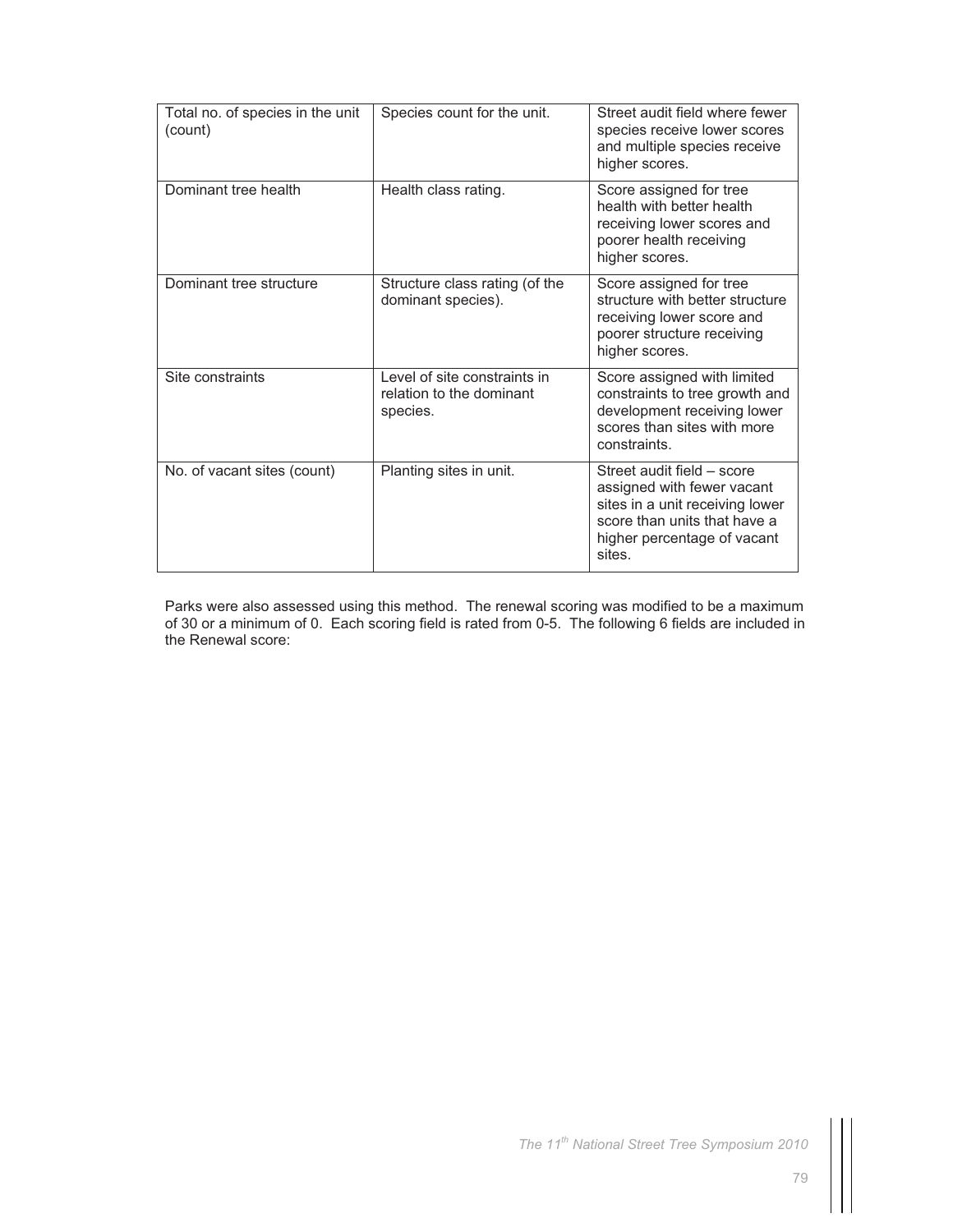| Field                      | Description                                                             | Comments                                                                                                                                                                   |
|----------------------------|-------------------------------------------------------------------------|----------------------------------------------------------------------------------------------------------------------------------------------------------------------------|
| Borrowed landscape quality | Condition of surrounding<br>landscape.                                  | Contribution rating from<br>landscape adjoining unit<br>being assessed. A good<br>borrowed landscape receives<br>a higher renewal score than a<br>poor borrowed landscape. |
| Risk zone                  | Level of potential risk based<br>on frequency of people or<br>property. | Included in renewal score or<br>risk score. Higher risk zones<br>receive a higher renewal<br>score than lower risk zones.                                                  |
| Estimated age of planting  | Average age in years of<br>dominant tree planting<br>species.           | Age related score with older<br>trees receiving higher<br>renewal scores than more<br>recently planted trees.                                                              |
| Useful life expectancy     | Remaining life in years for<br>dominant planting.                       | Life expectancy score with<br>longer useful life expectancy<br>receiving lower scores than<br>shorter useful life<br>expectancy.                                           |
| Dominant tree health       | Health class rating.                                                    | Score assigned for tree<br>health with better health<br>receiving lower scores and<br>poorer health receiving<br>higher scores.                                            |
| Dominant tree structure    | Structure class rating (of the<br>dominant species).                    | Score assigned for tree<br>structure with better structure<br>receiving lower score and<br>poorer structure receiving<br>higher scores.                                    |

## **Park unit renewal scored maximum of 30**

Vacant sites and planting theme isn't included in the renewal score for parks.

An additional scoring system was also included to calculate a risk ranking score. The score is calculated by adding three fields together. Two of these fields are also included in the 'Renewal Score' calculation (risk zone and dominant tree structure). The addition of tree size provided a risk ranking score with a maximum score of 15.

| Field                   | Description                                                                       | Comments                                                                                                                   |
|-------------------------|-----------------------------------------------------------------------------------|----------------------------------------------------------------------------------------------------------------------------|
| Risk zone               | Level of potential risk based<br>on frequency of damage to<br>people or property. | Included in renewal and risk<br>score. Higher risk zones<br>receive a higher renewal<br>score than lower risk zones.       |
| Dominant tree structure | Structure class rating.                                                           | Score assigned for tree<br>structure with better<br>structure receiving lower<br>scores compared with<br>poorer structure. |
| Tree size               | Size class.                                                                       | Risk rating field not used in<br>renewal score.                                                                            |

## **Audit fields within risk score system**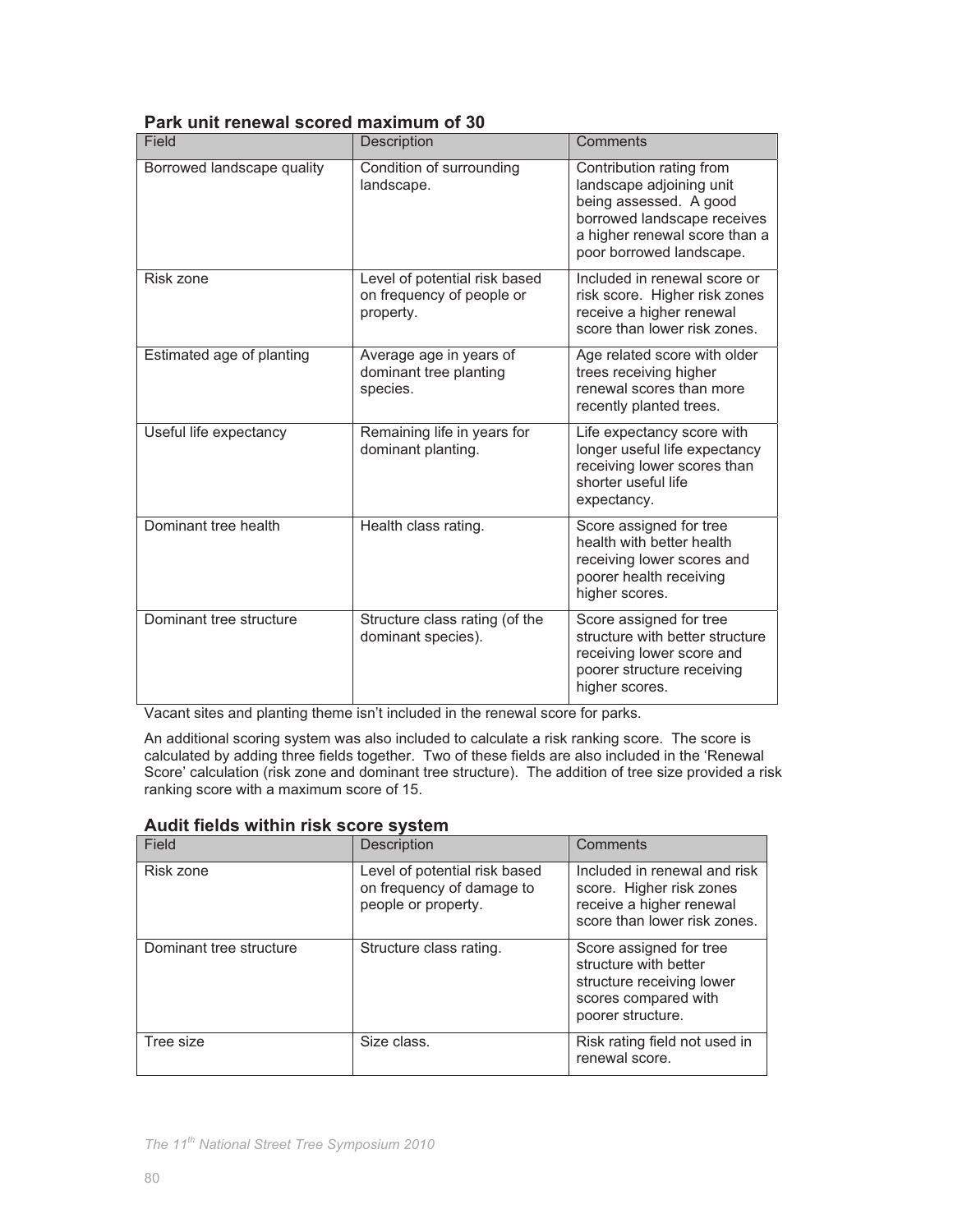To maximise efficiency in the field a number of GIS layers were incorporated into the ArcPad including:

- Aerial images for all suburbs.
- Suburb layer.
- Property layer.
- Street address layer.
- Kerb layer.
- Road layer.
- Urban open space layer.

#### **Other data sources were also made available**

- DISMUT data (street by specie DISMUT 2009.xls)
- Pryor L.D and Banks J.CC 2001. Trees and Shrubs in Canberra, ACT Government, Little Hills Press, NSW
- Gazettal dates for suburbs and roads of Canberra

Prior to its roll out across Canberra the 'rapid population audit' was piloted in December 2009 in two Canberra suburbs, Higgins<sup>3</sup> and Hackett. The pilot study demonstrated that the audit approach was methodical, replicable and an efficient way to strategically analyse a large tree population. It also showed that individual units could be identified if they were more degraded than other units. This was an important issue to help provide some guidance in prioritising one region, suburb or street over another to help determine where the ACT Government needs to focus its efforts.

The pilot of the audit also provided an opportunity to make minor modifications prior to it being conducted throughout the city. Scoring modifications were needed when a landscape unit had few or no trees (although this wasn't a frequent occurrence).

## **Canberra individual tree inventory**

 $\overline{a}$ 

Canberra's urban trees are predominantly managed in-house by four Operations Teams located throughout the city. These teams are managed by the Urban Tree Unit within the ACT Government Department of Territory and Municipal Services. The individual tree inventory assessment was initially developed to provide the Tree Operations Teams and Urban Tree Unit with a consistent approach to tree condition assessments across the city. The Department had experienced considerable criticism from the public about the inconsistencies of tree assessments in respect to tree removal or retention. Without a consistent set of criteria it was very difficult to compare decisions as to why a tree should be removed, retained for habitat or pruned. A consistent assessment method was also essential to useful data capture on the Territories' integrated database (IAMS). The assessment approach once again needed to be designed for the scale (number) of trees within the urban forest and used as a starting point in the future management of the tree.

The individual tree condition assessment uses GPS technology and an electronic form, with dropdown menus to maximise efficiency, and reduce the opportunity for error. The computer version of the form has a scoring system which is linked to the Territory's risk rating matrix. The form is loaded onto robust laptops for field use and the information, once recorded, is downloaded into the city's **Integrated Asset Management System (IAMS).**<sup>4</sup> Digital images accompany the assessment.

 $^3$  Higgins was assessed using both the rapid audit approach and the individual inventory system to check the quality of the data and tree counts etc.

 $^{4}$  The individual assessment method was initially trialled using a paper based assessment form. It is currently being rolled out across the Operational Teams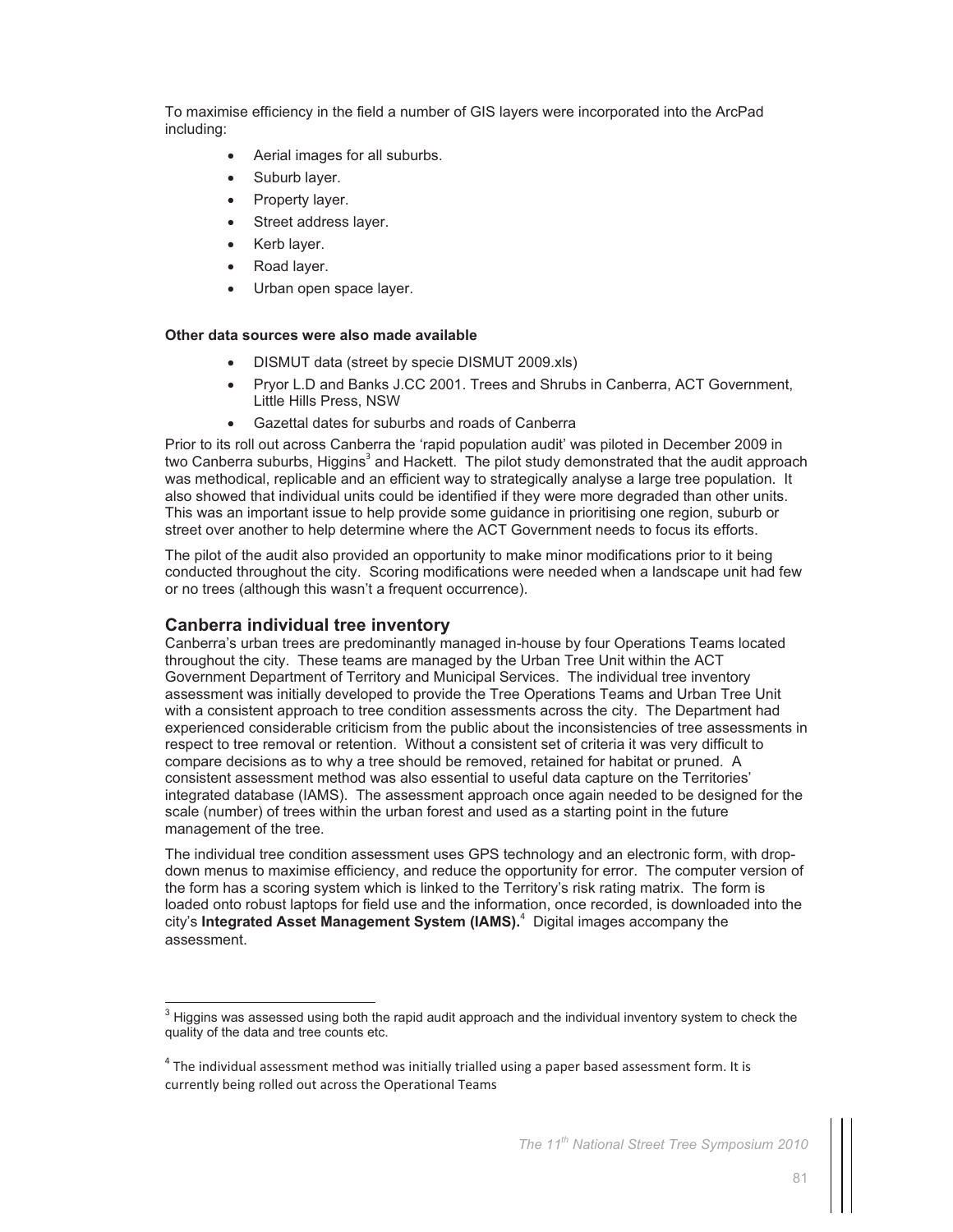The individual assessment can be used as a strategic planning tool when applied across larger landscape units such as parks, when the rapid assessment approach is less informative and also as a tool to inform specific management of a tree flowing from resident requests and when a tree requires removal.

It is not anticipated that this individual assessment approach will be applied across Canberra's urban forest in the near future. Work is however being undertaken to capture information about new trees at the time of planting and after work has been undertaken as a starting point to a more proactive cyclic management regime.

The Tree Condition Inventory form is designed to meet criteria of the IAMS which uses a parent – child relationship for attribution of assets. A list of attributes is provided in the tables below.

| Field                       | <b>Type</b> | <b>Description</b>                                                                                                                                       |
|-----------------------------|-------------|----------------------------------------------------------------------------------------------------------------------------------------------------------|
| <b>IAMS</b> asset<br>ID     | Auto        | Identification number auto-generated when entered into IAMS                                                                                              |
| Contractor<br>tree ID       | Auto        | Identification number supplied by contractor                                                                                                             |
| Suburb                      | List        | List of all suburbs                                                                                                                                      |
| Location type               | List        | Street tree or Open Space tree                                                                                                                           |
| Location<br>number          | Text        | House number if applicable                                                                                                                               |
| Location<br>street name     | List        | Asset name of street                                                                                                                                     |
| <b>Location UOS</b><br>name | List        | Name of town park or Urban Open Space type (used in<br>relation to road name)                                                                            |
| X coordinates               | Auto        | GPS, GIS/aerial photo or referenced survey                                                                                                               |
| Y coordinates               | Auto        | GPS, GIS/aerial photo or referenced survey                                                                                                               |
| Heritage<br>status          | Auto        | No, Provisional Registration, Full Registration (Appears on<br>form, but not collected in field)                                                         |
| Registered<br>tree          | Auto        | No, Provisional Registration, Full Registration (link to Register<br>page / tree management plan - PDF) (Appears on form, but<br>not collected in field) |
| Tree of<br>interest         | List        | No / Yes - Tree to be considered for heritage or registration<br>protection                                                                              |
| Designated<br>land          | Auto        | No / Yes (Appears on form, but not collected in field)                                                                                                   |
| Genus<br>species            | List        | List of commonly found species in Canberra (IAMS format)                                                                                                 |
| Provenance                  | <b>Text</b> | Record nursery and seed source if known                                                                                                                  |
| Planting date               | Year        | If known, or estimated to mid decade, e.g. 1965                                                                                                          |
| WAE / Project<br>Number     | <b>Text</b> | Reference number from 'Works as Executed' plans, Capital<br>Works projects or program name, e.g. Million Trees                                           |
| Collector<br>name           | <b>Text</b> | Staff name or contracting company name                                                                                                                   |
| Collection<br>date          | Auto        | Date the tree is inspected and data recorded                                                                                                             |

**Attributes of the parent asset** 

*The 11th National Street Tree Symposium 2010*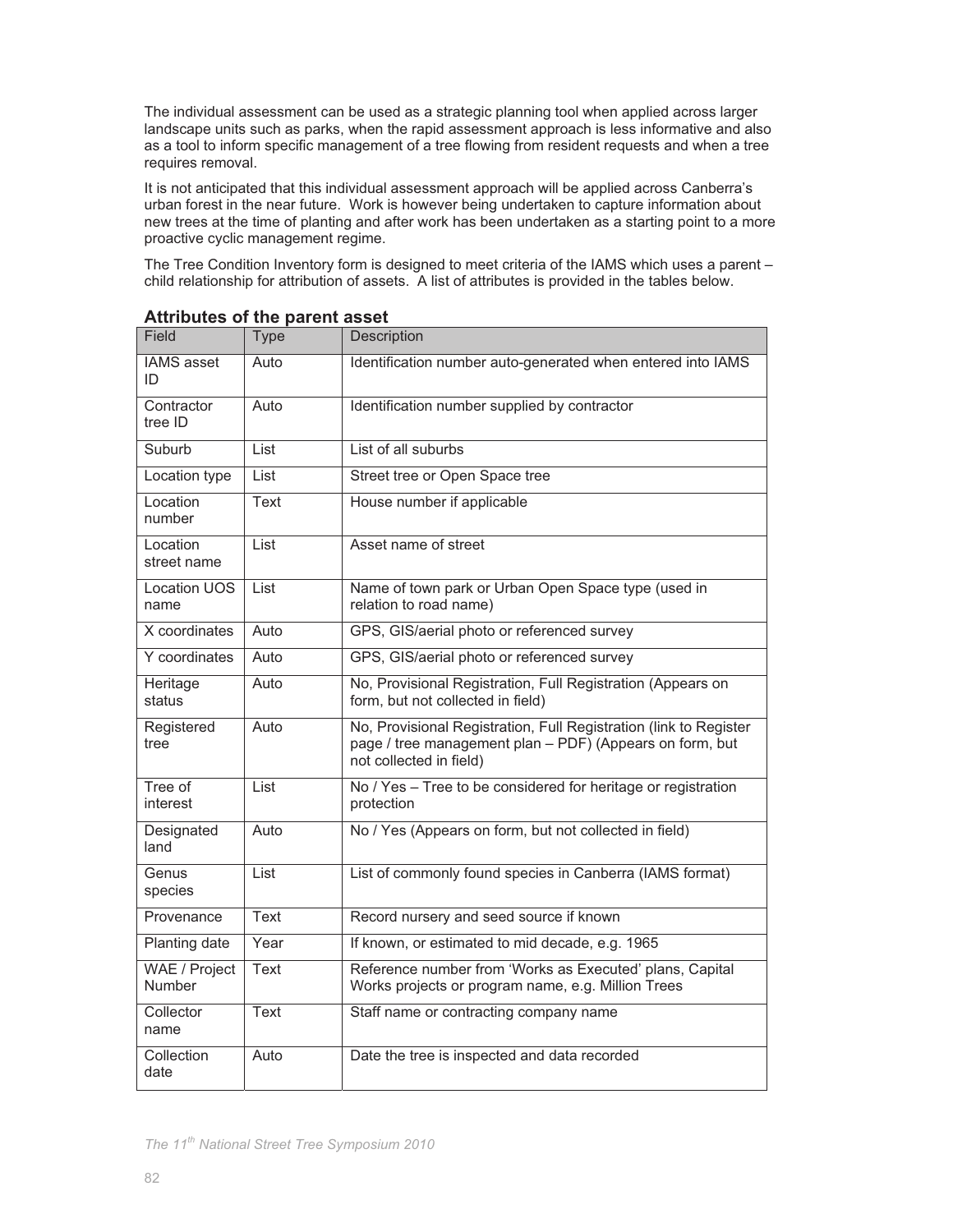| Field                      | Description                                                                                                                                                             |                                                                                                                                                                                                                                                                                                                                                                                                     |                                                                                                                                                                                                                                                                                 |                                                                                                                                                                                                                                                                         |                                                                                                                                                                                                                                                                                                                                                           |                                                                                                                                                                                                                         |
|----------------------------|-------------------------------------------------------------------------------------------------------------------------------------------------------------------------|-----------------------------------------------------------------------------------------------------------------------------------------------------------------------------------------------------------------------------------------------------------------------------------------------------------------------------------------------------------------------------------------------------|---------------------------------------------------------------------------------------------------------------------------------------------------------------------------------------------------------------------------------------------------------------------------------|-------------------------------------------------------------------------------------------------------------------------------------------------------------------------------------------------------------------------------------------------------------------------|-----------------------------------------------------------------------------------------------------------------------------------------------------------------------------------------------------------------------------------------------------------------------------------------------------------------------------------------------------------|-------------------------------------------------------------------------------------------------------------------------------------------------------------------------------------------------------------------------|
| <b>DBH</b>                 | Number                                                                                                                                                                  | cm.<br>union at                                                                                                                                                                                                                                                                                                                                                                                     | Diameter of largest stem measured at 1.3 m above ground. Estimate to nearest 5<br>If multiple stems, record additional stems (up to 5) in comments field. If branch<br>1.3 m adjust measurement higher or lower.                                                                |                                                                                                                                                                                                                                                                         |                                                                                                                                                                                                                                                                                                                                                           |                                                                                                                                                                                                                         |
| Tree<br>Height<br>(Scored) | Very Large (5)<br>$>20$ m                                                                                                                                               | Large $(4)$<br>12-20 m                                                                                                                                                                                                                                                                                                                                                                              | Medium (3)<br>$6-12$ m                                                                                                                                                                                                                                                          | Small (2)<br>$3-6$ m                                                                                                                                                                                                                                                    | Very Small (1)<br>$<$ 3 m                                                                                                                                                                                                                                                                                                                                 | Vacant $(0)$                                                                                                                                                                                                            |
| Health<br>(Scored)         | Dead $(5)$<br>Trunk,<br>primary<br>branches and<br>twigs dead;<br>no leaves or<br>dead leaves                                                                           | Very Poor (4)<br><b>Irreversible</b><br>decline; 30-<br>50% dieback;<br>severe foliage<br>deficiencies;<br>30-50%<br>foliage<br>density; 30-<br>50% leaf<br>health; severe<br>pests /<br>diseases                                                                                                                                                                                                   | Poor $(3)$<br>Minimal<br>vigour;<br>substantial<br>decline; 20-<br>30% dieback;<br>considerable<br>foliage<br>deficiencies;<br>50-70%<br>foliage<br>density; 50-<br>70% leaf<br>health; pest /<br>diseases<br>exceed<br>thresholds                                              | Fair-Poor (2)<br><b>Below</b><br>average<br>vigour; more<br>than average<br>decline; 10-<br>20% dieback;<br>foliage<br>deficiencies;<br>70-90%<br>foliage<br>density; 70-<br>90% leaf<br>health; pests /<br>disease at<br>thresholds                                    | Fair $(1)$<br>Average<br>vigour;<br>average<br>decline; <10%<br>dieback;<br>>90% foliage<br>density; >90%<br>leaf health;<br>pests /<br>diseases<br>within<br>thresholds.<br>The typical<br>condition of<br>the species.                                                                                                                                  | Good(0)<br>Above<br>average<br>vigour; no<br>decline; 0%<br>dieback;<br>better than<br>average<br>foliage<br>density; better<br>than average<br>leaf health: no<br>pest/<br>diseases.<br>An<br>exceptional<br>specimen. |
| Structure<br>(Scored)      | Failed (5)<br>Failure of root<br>plate, trunk or<br>primary<br>branch; active<br>split between<br>branch<br>unions:<br>severe<br>damage to<br>primary tree<br>structure | Very Poor (4)<br>Excessive<br>damage or<br>decay to root<br>plate, trunk,<br>primary<br>branches or<br>branch<br>unions; fungal<br>fruiting<br>bodies:<br>excessive<br>decay or<br>hollows<br>compromising<br>structural<br>integrity;<br>unstable in<br>ground:<br>excessive<br>branch end-<br>weight;<br>severe<br>included-bark<br>unions:<br>exceeding<br>thresholds $-$<br>failure<br>probable | Poor $(3)$<br>Major damage<br>or decay to<br>root plate,<br>trunk or<br>primary<br>branches; no<br>observable<br>basal flare;<br>acute branch<br>unions<br>starting to<br>include bark;<br>major branch<br>end-weight /<br>over-<br>extension; at<br>or exceeding<br>thresholds | Fair-Poor (2)<br>Moderate<br>damage or<br>decay in root<br>plate, trunk or<br>primary<br>branches;<br>minimal basal<br>flare; acute<br>branch<br>unions; past<br>branch failure:<br>moderate<br>branch end-<br>weight / over<br>extension;<br>approaching<br>thresholds | Fair $(1)$<br>Minor damage<br>or decay to<br>root plate,<br>trunk or<br>primary<br>branches;<br>typically<br>formed<br>branch<br>unions; minor<br>end-weight /<br>over-<br>extension;<br>within<br>thresholds.<br>Standard tree<br>$- no$<br>observable<br>major defects<br>to suggest<br>that there is<br>an increased<br>likelihood of<br>tree failure. | Good(0)<br>No damage or<br>decay; visible<br>basal flare;<br>stable in<br>ground; well<br>tapered<br>branches with<br>sound open<br>unions.<br>An<br>exceptional<br>specimen.                                           |

## **Tree condition assessment fields - child**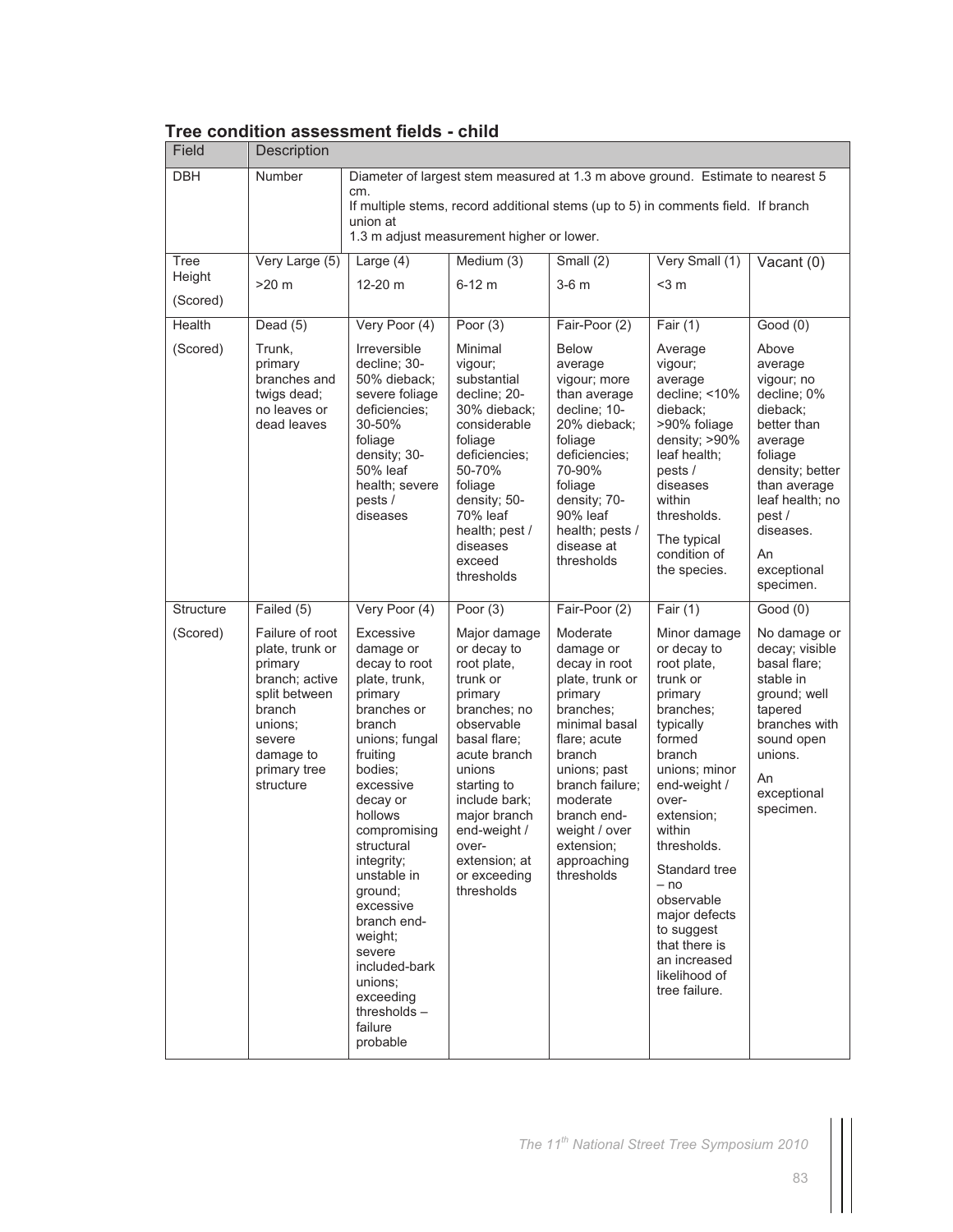| Useful Life<br>Expectancy<br>(ULE)                      | $0 - 10$<br>Years |           | $10 - 20$<br>Years                                                                                                                                                                                                   |                                                                                                                                                                                | 20-30<br>Years          | 30-40<br>Years                                                                                                                                                                        | 40-50<br>Years                                                                   | 50-60<br>Years  | 60-70<br>Years                                                                                                   | 70-80<br>Years | 80-90<br>Years                         | 90-100<br>Years | $100+$<br>Years |
|---------------------------------------------------------|-------------------|-----------|----------------------------------------------------------------------------------------------------------------------------------------------------------------------------------------------------------------------|--------------------------------------------------------------------------------------------------------------------------------------------------------------------------------|-------------------------|---------------------------------------------------------------------------------------------------------------------------------------------------------------------------------------|----------------------------------------------------------------------------------|-----------------|------------------------------------------------------------------------------------------------------------------|----------------|----------------------------------------|-----------------|-----------------|
| (Scored)                                                | (5)               |           | (4.5)                                                                                                                                                                                                                |                                                                                                                                                                                | (4)                     | (3.5)                                                                                                                                                                                 | (3)                                                                              | (2.5)           | (2)                                                                                                              | (1.5)          | (1)                                    | (0.5)           | (0)             |
| Risk Zone                                               |                   |           | Prominent                                                                                                                                                                                                            |                                                                                                                                                                                |                         | Major $(4)$                                                                                                                                                                           | Moderate (3)                                                                     |                 | Minor (2)                                                                                                        |                | Minimal (1)                            |                 | $N/A$ (0)       |
|                                                         |                   | (5)       |                                                                                                                                                                                                                      |                                                                                                                                                                                |                         |                                                                                                                                                                                       |                                                                                  |                 |                                                                                                                  |                |                                        |                 |                 |
| (Scored)                                                |                   |           | Highway /<br>arterial road;<br>40km/hr<br>school<br>zones;<br>adjacent to<br>retail<br>premises;<br>shopping<br>centres; 10<br>m buffer<br>from edge of<br>BBQs, seats,<br>shelters,<br>toilet blocks,<br>car parks, |                                                                                                                                                                                | Major<br>roads;<br>park | collector<br>Category A<br>Maintenance<br>Areas - High<br>Use; Town                                                                                                                   | roads;<br>Category A<br>Maintenance<br>$Areas -$<br>Medium Use;<br>District park | Minor collector | Access roads;<br>Category A<br>Maintenance<br>Areas - Low<br>Use;<br>Pedestrian<br>Parkland:<br>Laneway;<br>park | neighbourhood  | Category B<br>Maintenance<br>Areas     |                 |                 |
|                                                         |                   |           | picnic tables.<br>cycleways<br>and paths in<br><b>UOS</b>                                                                                                                                                            |                                                                                                                                                                                |                         |                                                                                                                                                                                       |                                                                                  |                 |                                                                                                                  |                |                                        |                 |                 |
| <b>Risk Score</b>                                       |                   |           | Calculated                                                                                                                                                                                                           | The sum of the individual scores for: Tree Height, Health, Structure,<br>SULE and Risk Zone - maximum 25                                                                       |                         |                                                                                                                                                                                       |                                                                                  |                 |                                                                                                                  |                |                                        |                 |                 |
| $TAMS - Risk$<br>Level                                  |                   |           | Auto                                                                                                                                                                                                                 |                                                                                                                                                                                |                         | TAMS Management Actions and Responses to Risk Assessment<br>Levels - automatically determined by risk score - see attached Table<br>- Extreme, Very High, High, Medium, Low, Very Low |                                                                                  |                 |                                                                                                                  |                |                                        |                 |                 |
| <b>Utility Lines</b><br>(In close proximity to<br>tree) |                   | <b>HV</b> | High<br>Voltage-                                                                                                                                                                                                     |                                                                                                                                                                                | $-LV$                   | Low Voltage                                                                                                                                                                           | Domestic /<br>Service                                                            |                 | Telco                                                                                                            |                | Aerial<br><b>Bundle</b><br>Cable - ABC |                 | None            |
| Footpath<br>Conflict                                    |                   |           | Tick box                                                                                                                                                                                                             |                                                                                                                                                                                |                         | Observable damage to footpath that may reasonably be attributed to<br>the tree, including vertical deflection, lips or cracks. Add comments if<br>required.                           |                                                                                  |                 |                                                                                                                  |                |                                        |                 |                 |
| Verge Crossing<br>Conflict                              |                   |           | <b>Tick Box</b>                                                                                                                                                                                                      |                                                                                                                                                                                |                         | Observable damage to verge crossing that may reasonably be<br>attributed to the tree, including vertical deflection, lips or cracks. Add<br>comments if required.                     |                                                                                  |                 |                                                                                                                  |                |                                        |                 |                 |
| Road Conflict                                           |                   |           | <b>Tick Box</b>                                                                                                                                                                                                      | Observable damage to road surface that may reasonably be<br>attributed to the tree, including vertical deflection, root patterns, lips<br>or cracks. Add comments if required. |                         |                                                                                                                                                                                       |                                                                                  |                 |                                                                                                                  |                |                                        |                 |                 |
| Kerb & Channel<br>Conflict                              |                   |           | <b>Tick Box</b>                                                                                                                                                                                                      |                                                                                                                                                                                |                         | Observable damage to kerb & channel that may reasonably be<br>attributed to the tree, including deflection, lips, cracks or roots<br>growing over. Add comments if required.          |                                                                                  |                 |                                                                                                                  |                |                                        |                 |                 |
| <b>Utility Line</b><br>Conflict                         |                   |           | <b>Tick Box</b>                                                                                                                                                                                                      |                                                                                                                                                                                |                         | Direct or potential crown interference with utility lines. Add comments<br>if required.                                                                                               |                                                                                  |                 |                                                                                                                  |                |                                        |                 |                 |
| <b>Street Furniture</b><br>Conflict                     |                   |           | <b>Tick Box</b>                                                                                                                                                                                                      |                                                                                                                                                                                |                         | Crown or root conflict with street signs, light poles, utility poles, bus<br>shelters, service pits, seats, etc. Add comments if required.                                            |                                                                                  |                 |                                                                                                                  |                |                                        |                 |                 |
| Line-of-Sight<br>Conflict                               |                   |           | <b>Tick Box</b>                                                                                                                                                                                                      |                                                                                                                                                                                |                         | Part of the crown is obscuring an important sight line. Add comments<br>if required.                                                                                                  |                                                                                  |                 |                                                                                                                  |                |                                        |                 |                 |
| Utility Box/Stn<br>Conflict                             |                   |           | Tick Box                                                                                                                                                                                                             |                                                                                                                                                                                |                         | Access to Utility/electrical box on nature strip or electrical/sewage<br>pumps stn obstructed by vegetation pipe. Add comments if required.                                           |                                                                                  |                 |                                                                                                                  |                |                                        |                 |                 |

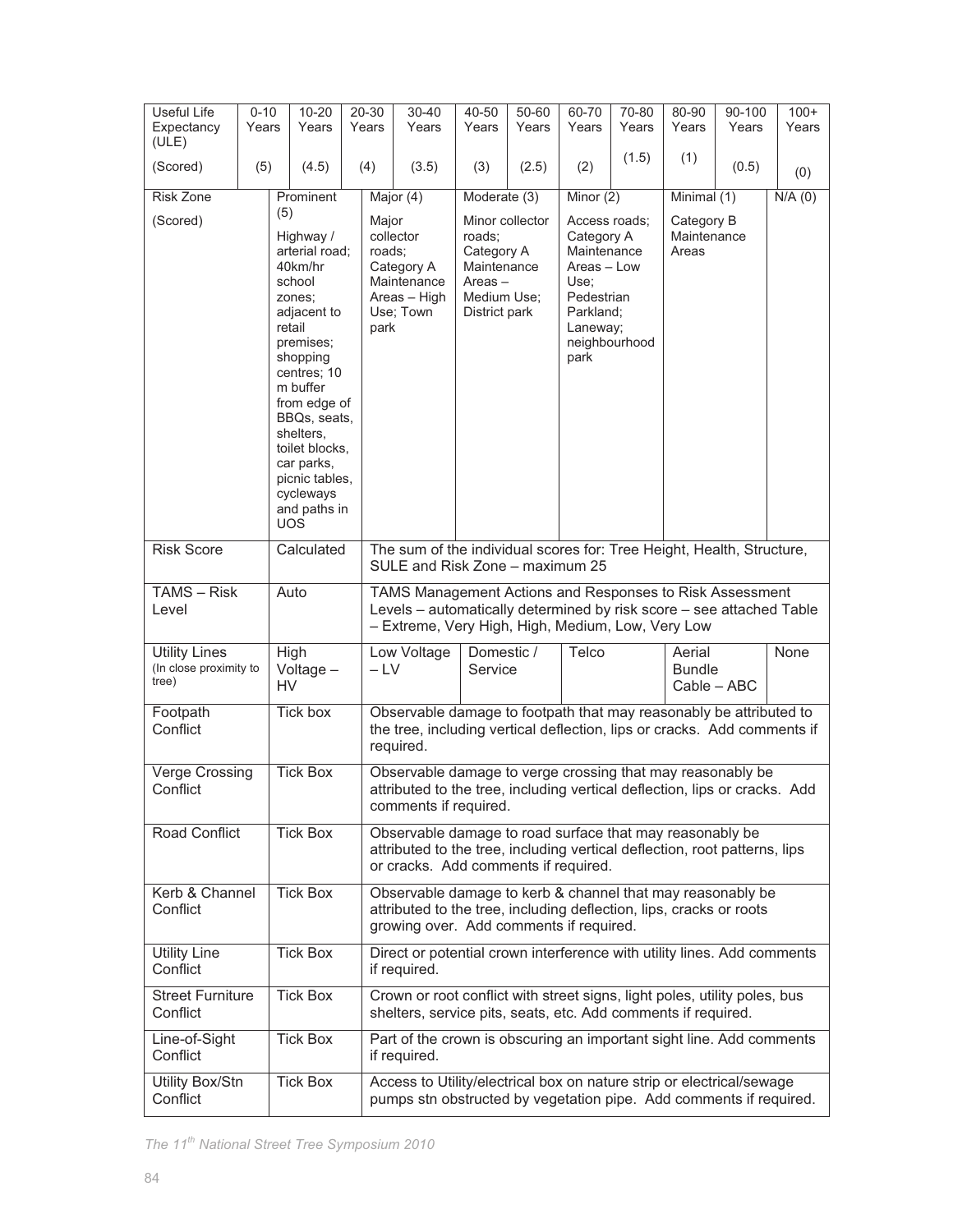| Underground<br><b>Services</b><br>Conflict | <b>Tick Box</b>                                                                                                                                          |                                                                                                | of pipe. Add comments if required.                                               | Observable damage to underground services that may reasonably be<br>attributed to the tree, such as roots removed from drain, or deflection                                                                                                                                                                                                       |                                                                                                        |                                           |
|--------------------------------------------|----------------------------------------------------------------------------------------------------------------------------------------------------------|------------------------------------------------------------------------------------------------|----------------------------------------------------------------------------------|---------------------------------------------------------------------------------------------------------------------------------------------------------------------------------------------------------------------------------------------------------------------------------------------------------------------------------------------------|--------------------------------------------------------------------------------------------------------|-------------------------------------------|
| Private<br>Infrastructure<br>Conflict      | <b>Tick Box</b>                                                                                                                                          |                                                                                                |                                                                                  | Observable damage to private infrastructure that may reasonably be<br>attributed to the tree, such as lifting fences / walls, deflection of<br>driveways, cracking in house wall. Add comments if required.                                                                                                                                       |                                                                                                        |                                           |
| Recommended<br>Work Type                   | <b>Hazard Tree</b><br>Assessment                                                                                                                         | Removal                                                                                        | <b>Utility Line</b><br>Clearance                                                 | General<br>Maintenance -<br>Mature                                                                                                                                                                                                                                                                                                                | General<br>Maintenance<br>- Juvenile                                                                   | None                                      |
|                                            | More<br>detailed<br>assessment<br>$required -$<br>aerial<br>inspection /<br>probe;<br>unclear<br>evidence of<br>decay,<br>termites, bird<br>damage, etc. | Tree<br>condition<br>cannot be<br>alleviated by<br>contemporary<br>arboricultural<br>practices | Pruning<br>around or<br>over utility<br>lines to create<br>suitable<br>clearance | Mature / large<br>$trees - dead$<br>wood removal<br>(>50mm Ø/<br>2m length);<br>crown<br>thinning;<br>crown lifting;<br>reduction<br>pruning:<br>selective or<br>structural<br>pruning                                                                                                                                                            | Young and<br>semi-mature<br>trees - dead<br>wood<br>removal;<br>crown lifting;<br>formative<br>pruning | <b>No</b><br>obvious<br>works<br>required |
| <b>Work Priority</b>                       | Urgent                                                                                                                                                   | High                                                                                           | Medium                                                                           | Low                                                                                                                                                                                                                                                                                                                                               | Very Low                                                                                               | None                                      |
|                                            | 48hrs                                                                                                                                                    | 2 Weeks                                                                                        | 3 Months                                                                         | 6 Months                                                                                                                                                                                                                                                                                                                                          | 12 Months                                                                                              | N/A                                       |
| Comments                                   | <b>Text</b>                                                                                                                                              | codes).                                                                                        |                                                                                  | General comments if required or if removal recommended (use                                                                                                                                                                                                                                                                                       |                                                                                                        |                                           |
| Marked for<br>Removal                      | List                                                                                                                                                     |                                                                                                |                                                                                  | No; Pink Cross; Pink Dot; Yellow Cross; Yellow Dot; Blue Cross; Blue<br>Dot; Green Cross; Green Dot. A consistent colour will be used<br>across Canberra to indicate removals; the colour will change each<br>year and specified by Program Manager Urban Trees; dots indicate<br>removals by contractors; crosses indicate removal by PCL staff. |                                                                                                        |                                           |
| Assessment<br>Date                         | Auto                                                                                                                                                     |                                                                                                |                                                                                  | Date the tree is assessed and data recorded.                                                                                                                                                                                                                                                                                                      |                                                                                                        |                                           |

**Note:** The assessment included descriptions for health assessment definitions such as useful life expectancy and risk zone ratings from prominent (5) to minor (–2).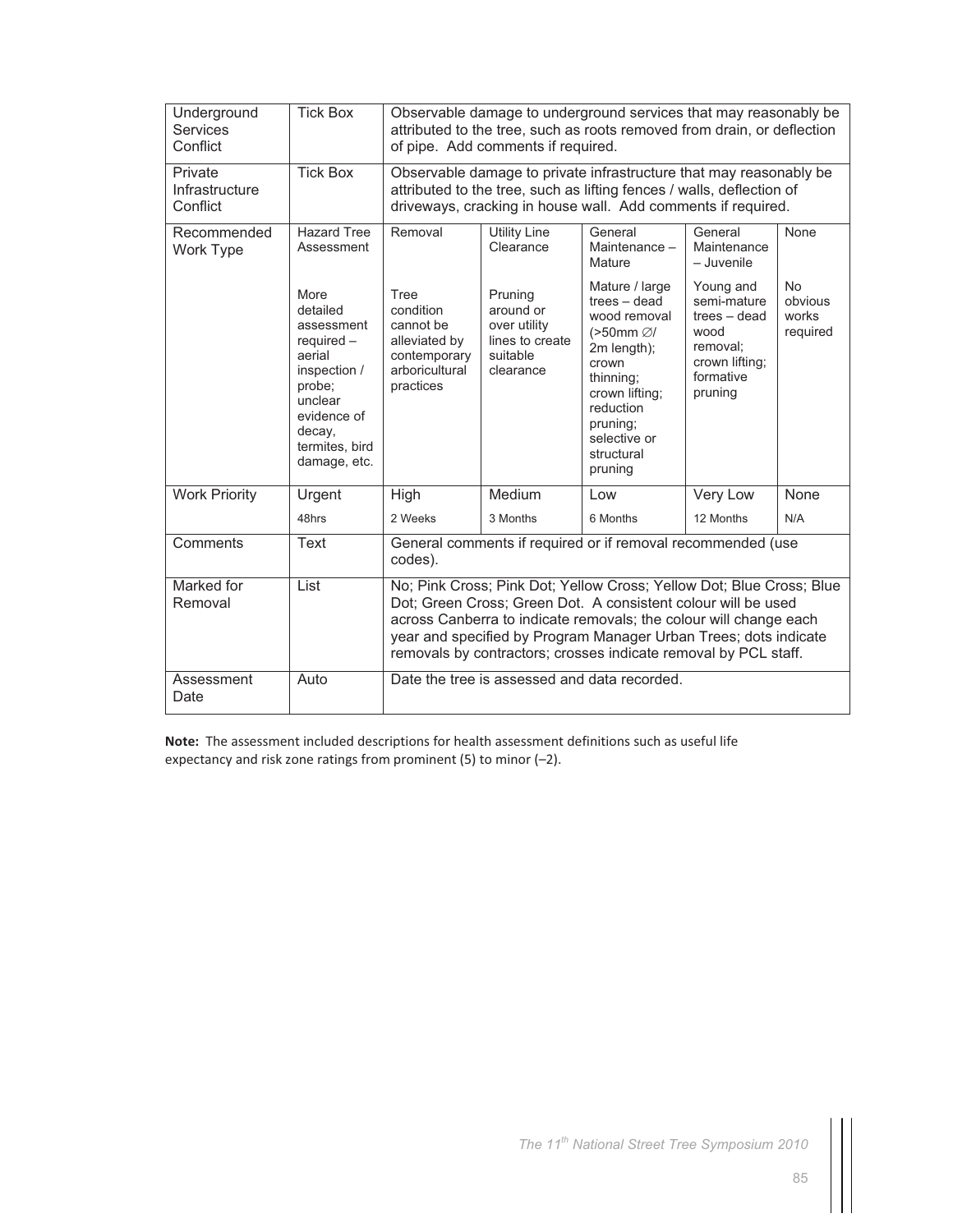## **Results**

From March to May 2010, the rapid audit was used to assess tree condition across 460,000 trees approximately 80%<sup>5</sup> of Canberra's urban forest. Preliminary results are provided in the table below.

| Total trees in audit                                                              | 460,000                                     |          |        |
|-----------------------------------------------------------------------------------|---------------------------------------------|----------|--------|
| Total street trees                                                                | 263,000                                     |          |        |
| Total planting opportunities in streets                                           | 20,300 (streets)                            |          |        |
| Count of top 20 combined dominant,<br>secondary & tertiary species name and count | Species                                     | Count    | $\%$   |
| (Accounts for 61% of all trees)                                                   | Eucalyptus mannifera                        | 79538    | 29.07% |
|                                                                                   | Casuarina cunninghamia                      | 36615    | 13.38% |
|                                                                                   | Pinus radiata                               | 17406    | 6.36%  |
|                                                                                   | Eucalyptus<br>polyanthemos                  | 17056    | 6.23%  |
|                                                                                   | Eucalyptus sp.                              | 16032    | 5.86%  |
|                                                                                   | Eucalyptus melliodora                       | 15659    | 5.72%  |
|                                                                                   | Eucalyptus spp.                             | 11668    | 4.26%  |
|                                                                                   | Eucalyptus cinerea                          | 9685     | 3.54%  |
|                                                                                   | Quercus palustris                           | 8468     | 3.09%  |
|                                                                                   | Eucalyptus blakelyi                         | 8377     | 3.06%  |
|                                                                                   | Populus alba                                | 7549     | 2.76%  |
|                                                                                   | Eucalyptus sideroxylon                      | 7024     | 2.57%  |
|                                                                                   | Fraxinus oxycarpa                           | 5334     | 1.95%  |
|                                                                                   | Fraxinus raywood                            | 5254     | 1.92%  |
|                                                                                   | Eucalyptus bicostata                        | 5233     | 1.91%  |
|                                                                                   | Pyrus calleryana                            | 5143     | 1.88%  |
|                                                                                   | Eucalyptus nicholii                         | 5054     | 1.85%  |
|                                                                                   | Ulmus parvifolia                            | 4938     | 1.80%  |
|                                                                                   | Liquidambar styraciflua                     | 3898     | 1.42%  |
|                                                                                   | Platanus x acerifolia                       | 3698     | 1.35%  |
|                                                                                   |                                             | 273, 629 |        |
| Dominant species as a percentage of total<br>trees in each unit                   | Average = $61%$                             |          |        |
| Secondary species name                                                            | MIXED sp. dominant by small percentage over |          |        |
|                                                                                   | Eucalyptus spp                              |          |        |
| Species 1 as a percentage of total trees                                          | Average = $18.7%$                           |          |        |
| Count of very poor or dead trees                                                  | Park<br>7890                                |          |        |

<sup>&</sup>lt;sup>5</sup> It was intended to complete all suburbs but seasonal conditions prevented completion of the audit in the timeframe. It is hoped to complete the audit in 2011.

 $\overline{a}$ 

*The 11th National Street Tree Symposium 2010*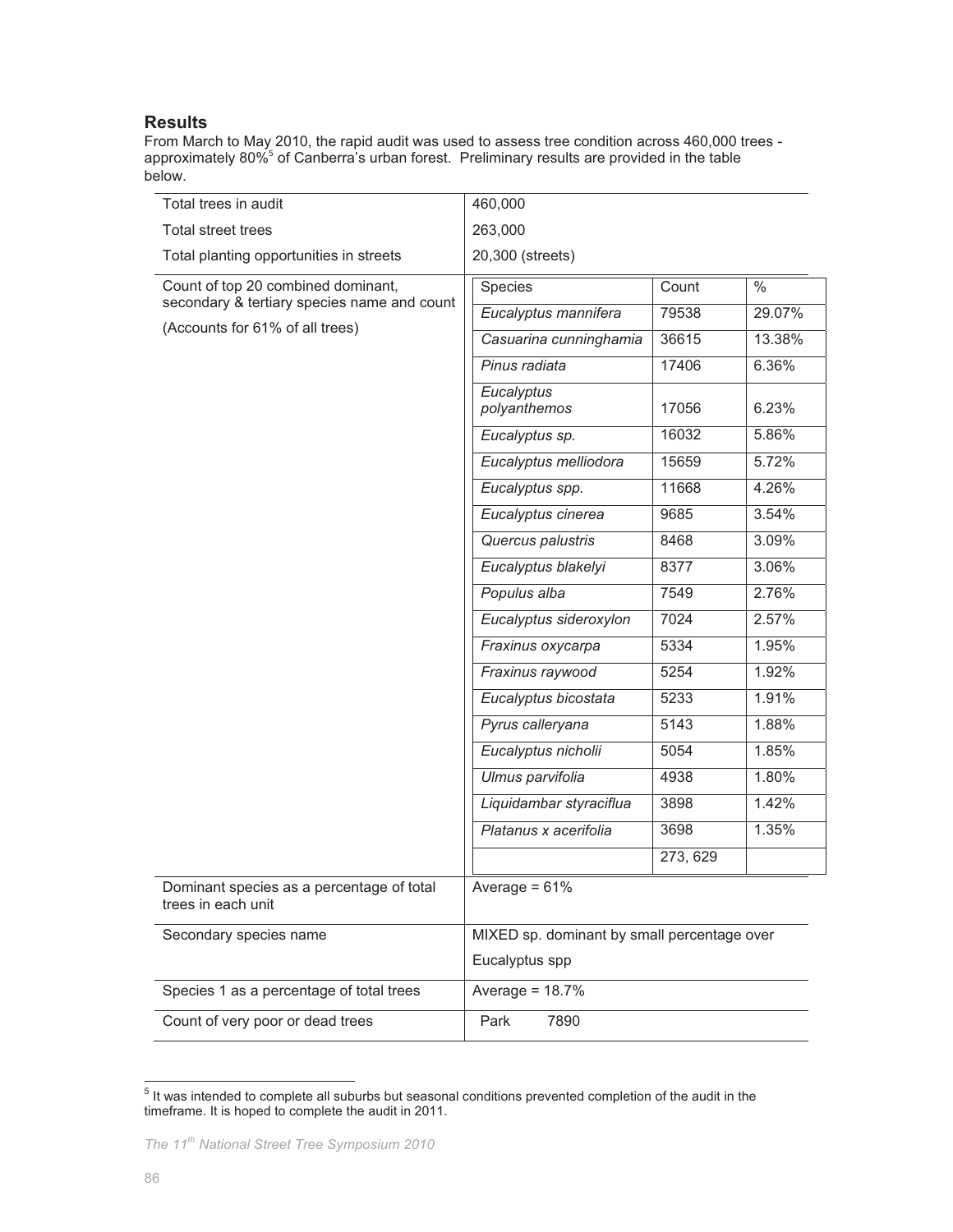|                      | Street | 8930                                 |
|----------------------|--------|--------------------------------------|
|                      |        | 16, 820                              |
|                      |        | 3.74% of assessed trees              |
| Count of young trees |        | Total 21,839 or 4.86% of total trees |

| General recommendation<br>on how to manage unit | Infill                  | 860  | 10.9%   |
|-------------------------------------------------|-------------------------|------|---------|
|                                                 | Maintain                | 4919 | 62.5%   |
|                                                 | No planting opportunity | 749  | 9.5%    |
|                                                 | Other - comment         | 41   | 0.5%    |
|                                                 | Partial renewal         | 632  | $8.0\%$ |
|                                                 | Planting opportunity    | 464  | 5.9%    |
|                                                 | Renewal                 | 211  | 2.7%    |

It is interesting to observe that in terms of sustainability, the current (and predicted future) age or size class distribution for Canberra's urban trees does not meet McPherson's<sup>6</sup>(1998) features of a sustainable urban forest. His research suggests adequate species and age diversity. Common prescriptions include having no single species accounting for more than 5-10% of the entire population and a good age/size diversity with 40% of trees at less than 20 cm dbh, 30% at 20-40 cm dbh and 20% at 40-60 dbh and 10% older. The Eucalyptus genus dominated the planting in Canberra making up 56% of all trees in parks and streets. Replanting should therefore not necessarily replace like with like in order to reduce the overall number of Eucalypt.

In late December 2009 to February 2010, the inventory approach was used in two of Canberra's oldest parks, Corroboree and Glebe Parks and along Northbourne Avenue, the major arterial into Canberra from Sydney. Data from these inventories is being used to develop specific management plans for these locations in conjunction with community groups and residents adjacent to the sites.

## **Comments and recommendations**

 $\overline{a}$ 

An audit is an audit and should be used as a management tool for planning at a strategic level. Its strength is that it can efficiently provide information on tree condition and is considerably less costly and quicker than other assessment methods. It relies on a scoring system that is linked to the dominant tree type and therefore may not be as helpful in park situations where it may be difficult to determine the dominant tree species. An individual inventory assessment approach provides the detail that may be needed to manage these sites.

The audit cannot gauge peoples' opinions about trees and thus it does not provide a context to peoples' desire for or angst about trees. For example, a trial exercise was recently undertaken, where information from the audit on a street with a high number of vacant sites was aligned with a resident enquiry for tree replanting. Approximately 30 residents were notified via letter box drop advising them that trees would be (re)planted in their street. Within two days of receiving the notice, five residents responded requesting that a tree not be (re)planted. In management terms, the Government then needs to consider value in (re)planting trees when residents have requested otherwise.

The audit provides useful observations about the actions of residents when trees are either planted that they don't like or not replanted after removal or failure (death) when newly planted. The audit results show that a high number of streets have highly variable and inconsistent street trees.

<sup>6</sup> **Brack, C.L.** (2005) Environmental, amenity and Habitat Values of an Urban Forest: How to determine and manage for them in Canberra. *Proceedings of the 9th Annual ISAAC National Conference*. Launceston, Tasmania. September  $30<sup>th</sup>$  - October  $5<sup>th</sup>$ , 2005. P 19.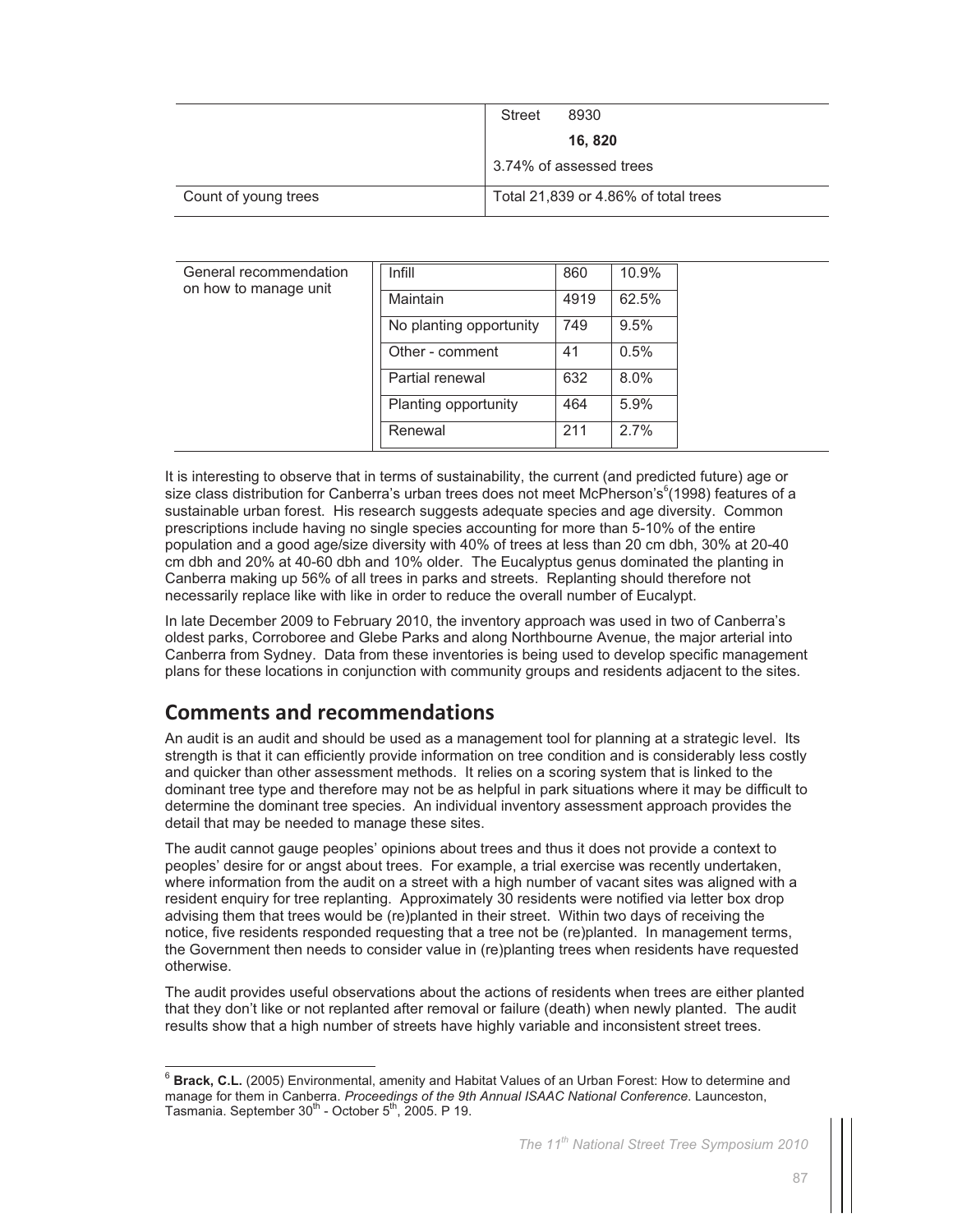Reviewing records for these sites shows that (re)planting may not have been undertaken since the original plantings. It can therefore be assumed the resident has planted their own tree, many of which are now mature. Issues around the management of privately planted trees can be problematic as work can be difficult to schedule as these trees may have different needs, the resident often has considerable ownership and may resent pruning work being undertaken as well as the siting and ongoing safety issues. However it may not be a prudent decision to remove these trees just because they were not official streets trees.

The audit initially highlighted considerable vacant sites where trees could be planted in laneways. These areas were of less importance in overall terms for replanting than streets and arterial roads. Given the scale of the issue in Canberra, decisions will need to be made on the tree management priorities in terms of location and replacement species.

## **Some conclusions**

Information from the audit and inventory are starting points for future management plans of the urban tree estate. Community interests and government responsibilities and priorities are equally important components in the success of future management plans.

An understanding of the detail that can be provided by an audit to that of an inventory is essential. The audit relies on averages to provide efficiencies and allows for data collection at a broad scale which can be used in a strategic planning sense. Information from the inventory however is also essential to more specific management of urban trees.

The scoring fields used in the audit have been designed to rank streets and parks according to ten attributes. The results show there is sufficient variation in the quality of the units to establish a rank or order based on these scoring fields. This scoring system allows the condition of trees at a regional, suburb or street level to be compared although in some cases there may not be great variations between results.

The audit approach provides a snapshot of a landscape unit's condition in time. The accuracy of the information will deteriorate unless updated. Consideration needs to be given to the timeframe and process for updating the information.

#### **Acknowledgements**

Dean Simonsen, Director TreeLogic Pty Ltd. Mr Simonsen recommended and developed the rapid audit and inventory approach in conjunction with Julie Garbode and Ryan Lawrey from the Urban Forest Renewal Program, Territory and Municipal Services, ACT Government and Dr. Matthew Parker who coordinate the design of the individual tree condition audit.

Associate Professor Cris Brack, Chair of Forestry, Waiariki Institute of Technology Private Bag 3028, Rotorua 3046. New Zealand.

Emeritus Professor Ken Taylor, Australian National University

#### **Rapid audit undertaken by:**

- DSB Landscape Architects Jim Laity and Steve Taylor
- GHD Consulting Melinda Mylek and Tim Brown
- Homewood Consulting Pty Ltd Ben Kenyon, Cameron Ryder, Aaron Provis, Blake **Clancy**
- TreeLogic Pty Ltd Dean Simonsen, Michael Tracy, Bruce Callander, Greg Pollard

#### **Urban forest renewal program, Territory and Municipal Services (TAMS) involved in project:**

Russell Watkinson, Jane Carder, Michael Brice, Prue Buckley, Julie Garbode, Ryan Lawrey, Samantha Ning, Matthew Parker, Sarah Twohill